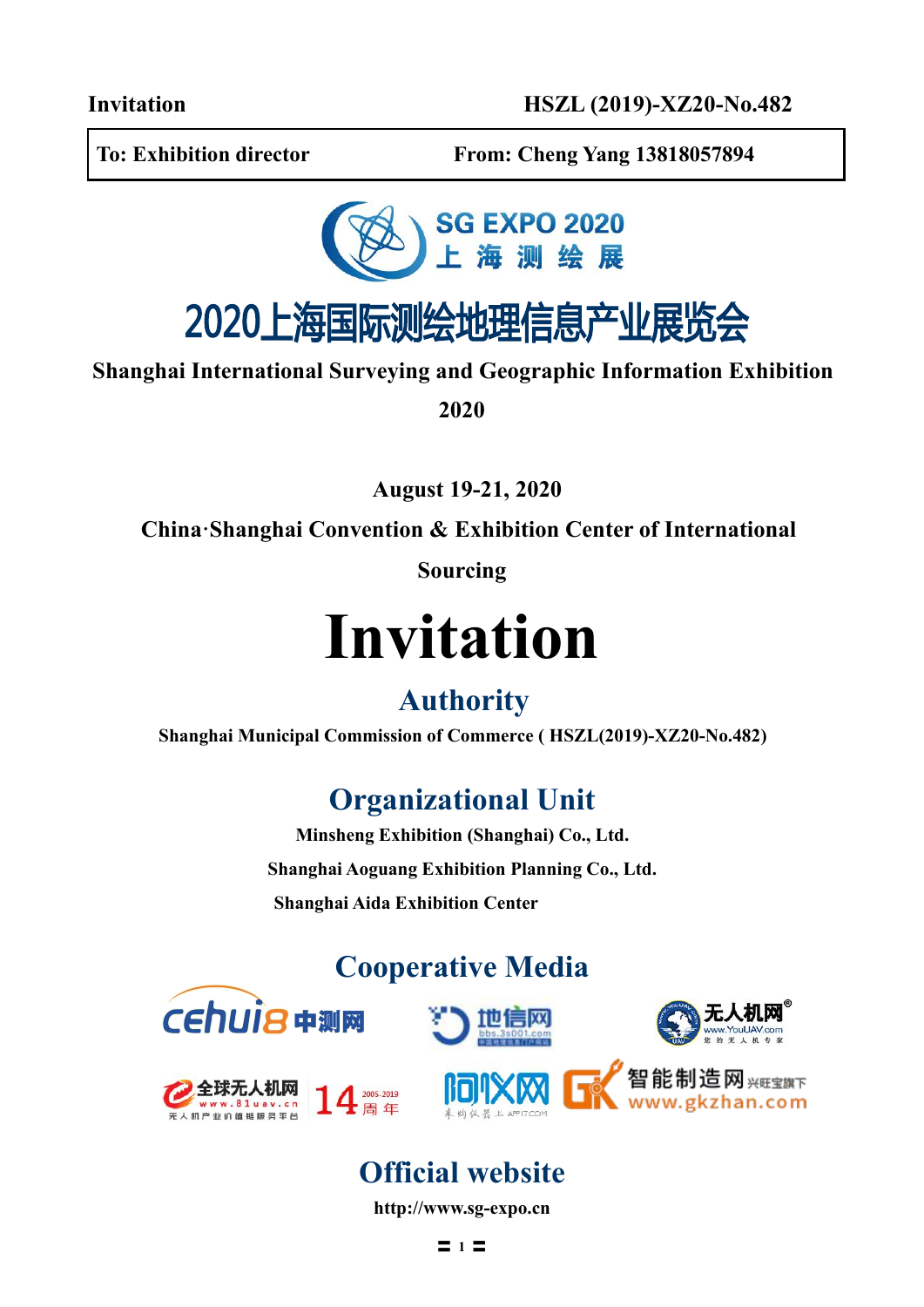#### **Exhibition overview**

The 2020 Shanghai International Surveying and Geographic Information Exhibition (SG EXPO 2020) will be held in Shanghai Convention & Exhibition Center of International Sourcing from August 19 to 21. The exhibition focuses on the entire industrial chain of surveying and geographic information, and the display of software and hardware, system integration, solutions, and latest technology and equipment of the surveying and geographic information, promotes the continuous development of Surveying and mapping geographic information industry towards cross-border integration, displays the latest theoretical and practical results at home and abroad, promotes the improvement of the overall level of China's surveying and mapping geographic information field, strengthens the exchange of information, technology, and products, and builds a platform for publicity, display, and cooperation for surveying and geographic information industry manufacturers, distributors and buyers, and with the "China high-tech Expo on Meteorological Modernization" at the same time and same place to cooperate with the grand event, sharing industry big data.

The preparation work for SG EXPO 2020 has been fully launched, inviting professional visitors from government units, scientific research institutions, well-known enterprises, relevant experts and scholars, purchasers and domestic industry enthusiasts of surveying, geological information, navigation, remote sensing, land, planning, urban construction, electric power, telecommunications, geology, petroleum, coal, military, transportation, water conservancy, marine, environmental protection, forestry, design institutes in all regions of the country to visit, negotiate and cooperate, and combine the high-quality online and offline business matching service of the sponsor to further improve the exhibition experience and effect. Looking forward to meeting you at the "SG EXPO 2020" site!

#### **Exhibition date**

| Registration and Move in: August 17-18, 2020 | Opening ceremony: 9:30, August 19, 2020 |
|----------------------------------------------|-----------------------------------------|
| The exhibition: August $19-21$ , $2020$      | Move out: 14:00, August 21, 2020        |

#### **Exhibition scope**

**Surveying software:** 3s (GPS, GIS, RS) spatial data acquisition, processing and processing software, geographic information system (GIS), management information system (MIS), satellite navigation and positioning system, inertial navigation system, RS (remote sensing), 3D digital modeling system, cadastral management system, urban intelligent traffic information system, electronic map system, digital mapping system, etc.

**Geographic information solutions:** Intelligent transportation solutions, underground pipe gallery planning and design management solutions, intelligent digital garden solutions, commercial real estate project space planning and management solutions, deformation monitoring system solutions, satellite remote sensing image data acquisition and processing and service solutions, etc.

**High-tech surveying and geographic information equipment:** Surveying application satellite, high and medium altitude aerial photography aircraft, low altitude surveying UAV, surveying drone, mobile surveying vehicle, surveying robot, laser 3D scanner, airborne lidar, photogrammetric camera, etc.

**Traditional surveying equipment:** RTK, total station, electronic theodolite, electronic level, optical theodolite, optical level, laser pointer, leveling instrument, plumb aligner, Mu measuring instrument, laser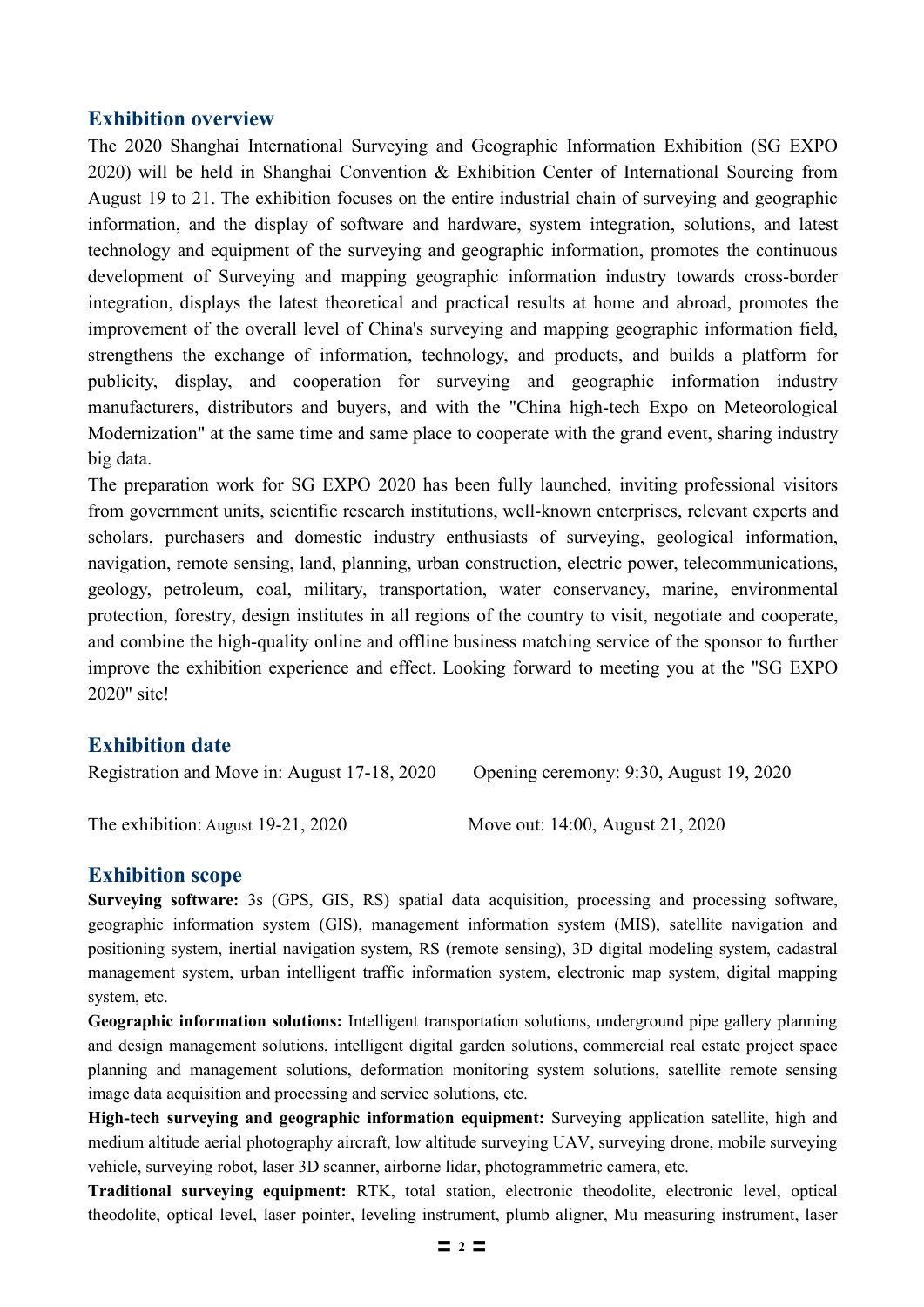rangefinder, ranging telescope, GPS navigator, GIS handset, ruler, plotter, geological compass, rebound tester, etc.

**Other equipment accessories products:** level bubble, tower ruler, interphone, sight rod, data cable, special battery, special screw for surveying instrument, optical lenses and components, tripod, explosion-proof box, surveying and maintenance equipment, CAD software and equipment, integrated surveying technology and products, etc.

#### **Exhibition items**

**Booth charges:** 

| Exhibition   | Specifications and | Domestic               | Joint venture          | Foreign               |
|--------------|--------------------|------------------------|------------------------|-----------------------|
| items        | requirements       | enterprises            |                        | enterprise            |
| Standard     | $3m * 3m$          | RMB16800/pcs           | <b>RMB19800</b>        | $USD4000$ /pcs        |
| booth        |                    |                        | $/$ pcs                |                       |
| Corner booth | $3m * 3m$          | RMB17800/pcs           | <b>RMB20800</b>        | $USD4500$ /pcs        |
|              |                    |                        | $/$ pcs                |                       |
| Raw space    | From $36m^2$       | RMB1800/m <sup>2</sup> | RMB2000/m <sup>2</sup> | USD400/m <sup>2</sup> |

#### █**Booth Description:**

A.Standard booth configuration: Chinese and English lintel, two fluorescent lamps, partition board (250cm in height, 246cm available height), one negotiation table, two chairs, one 400W/220V power socket and carpet;

B.Exhibitors who have reserved raw space are responsible for the cost of booth arrangement. For details, please refer to the exhibitor manual.

#### **█Exhibition journal:**

| Front      | Inside Front     | Inside Back      | Back       | Title page | Color inner      | Text         |
|------------|------------------|------------------|------------|------------|------------------|--------------|
| Cover      | Cover            | Cover            | Cover      |            | page             | introduction |
| <b>RMB</b> | <b>RMB 18000</b> | <b>RMB 15000</b> | <b>RMB</b> | <b>RMB</b> | <b>RMB 10000</b> | <b>RMB</b>   |
| 30000      |                  |                  | 26000      | 8000       |                  | 3000         |

**Note:** The layout specification (210mm\*285mm), imported coated paper, four-color precision printing, and layout content shall be designed by the exhibitor.

█Other advertisements (the following items are all exclusive sponsors):

| Advertising item | Visiting ticket | Visiting card    | Reticule   | Lanvard    | Reception dinner |
|------------------|-----------------|------------------|------------|------------|------------------|
| <b>Quantity</b>  | $10,000$ copies | Exclusive        | Exclusive  | Exclusive  | Exclusive        |
| Charges          | <b>RMB</b>      | <b>RMB 30000</b> | <b>RMB</b> | <b>RMB</b> | <b>RMB</b>       |
|                  | 5000            |                  | 50000      | 30000      | 200000           |

#### **Concurrent activities: (please contact the Organizing Committee staff for sponsorship and participation)**

The 12th China high-tech Expo on Meteorological Modernization 2020

The 12th China Hydrology and Water Resources Technology and Equipment Exhibition 2020 Science Expo Forum2020

Meteorological Radar Development Academic Exchange Conference 2020

〓 **3** 〓